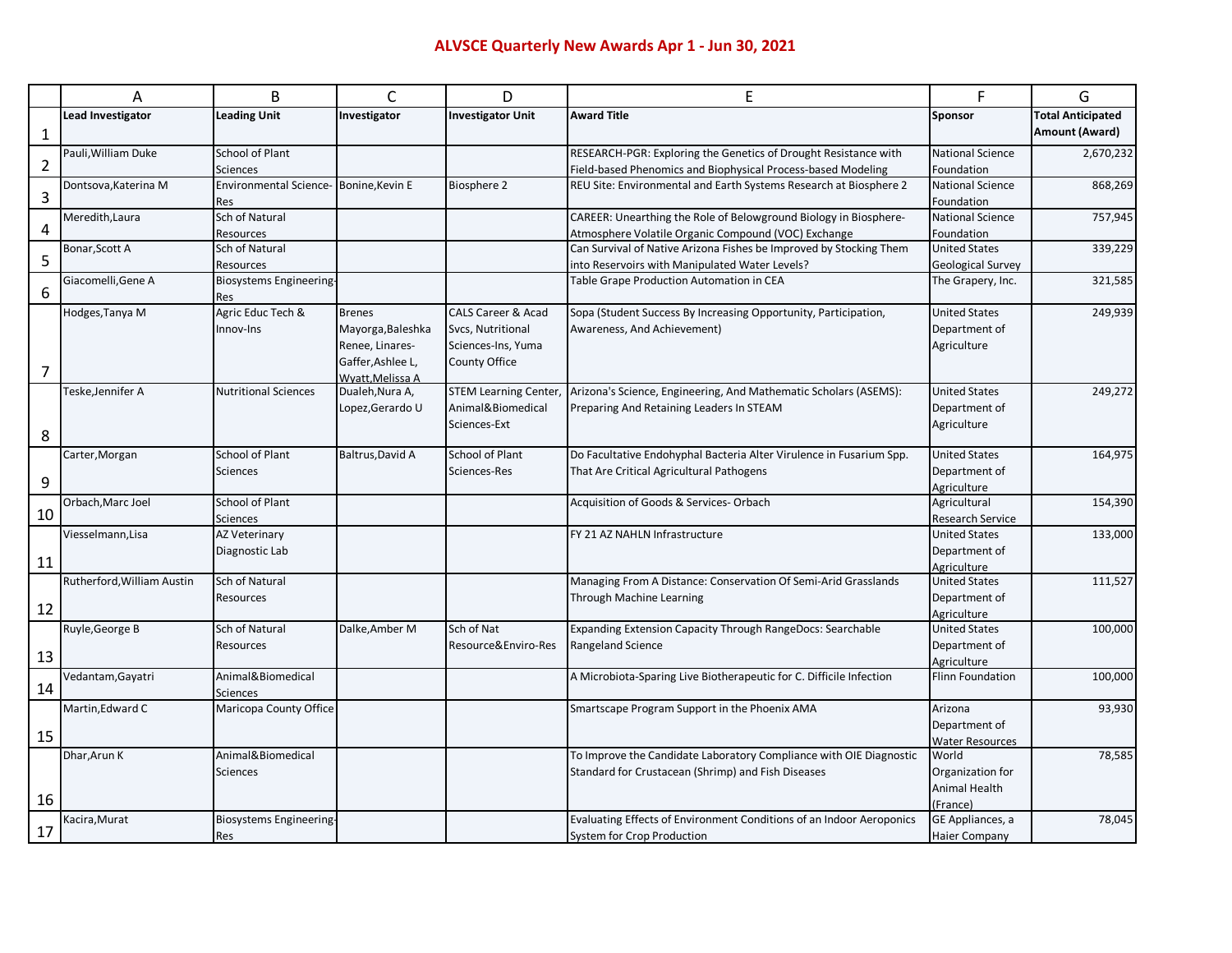|    | Α                        | B                             | С                     | D                            | E                                                                                | F                                       | G                        |  |
|----|--------------------------|-------------------------------|-----------------------|------------------------------|----------------------------------------------------------------------------------|-----------------------------------------|--------------------------|--|
|    | <b>Lead Investigator</b> | <b>Leading Unit</b>           | Investigator          | <b>Investigator Unit</b>     | <b>Award Title</b>                                                               | Sponsor                                 | <b>Total Anticipated</b> |  |
| 1  |                          |                               |                       |                              |                                                                                  |                                         | Amount (Award)           |  |
|    | Herrmann, Stefanie M     | Sch of Natural                | Falk, Donald A        | Sch of Nat                   | Improving Near-Real-Time Detection and Mapping of                                | <b>United States</b>                    | 76,539                   |  |
|    |                          | Resources                     |                       | Resource&Enviro-Res          | Photosynthetically Active Buffelgrass to Support Invasive Species                | <b>Geological Survey</b>                |                          |  |
| 18 |                          |                               |                       |                              | Control                                                                          |                                         |                          |  |
| 19 | Steidl, Robert J         | Sch of Natural                |                       |                              | American Bullfrog Control within the Coronado National Forest                    | <b>United States</b>                    | 66,307                   |  |
|    | Martin, Edward C         | Resources                     |                       |                              |                                                                                  | <b>Forest Service</b>                   |                          |  |
|    |                          | Maricopa County Office        |                       |                              | Smartscape                                                                       | Arizona Municipal<br><b>Water Users</b> | 60,000                   |  |
| 20 |                          |                               |                       |                              |                                                                                  | Association                             |                          |  |
|    | Rock-Woolfolk, Channah M | <b>Environmental Science-</b> |                       |                              | Bridging the Gap: expanding a HACCP-based curriculum to help                     | <b>Washington State</b>                 | 57,906                   |  |
| 21 |                          | Res                           |                       |                              | produce growers treat agricultural water                                         | University/USDA                         |                          |  |
|    | Bogan, Michael           | Sch of Natural                | Merrick, Melissa J    | Sch of Nat                   | Biodiversity, Connectivity, and Impacts of Anthropogenic Barriers on             | <b>National Park</b>                    | 49,990                   |  |
|    |                          | Resources                     |                       | Resource&Enviro-Res          | Vertebrate Communities in Protected Areas of the Southwest                       | Service                                 |                          |  |
| 22 |                          |                               |                       |                              | <b>Borderlands</b>                                                               |                                         |                          |  |
|    | Steidl, Robert J         | Sch of Natural                | Arnold, Anne E        | School of Plant              | Increasing the Effectiveness of Monitoring Abundance, Migratory                  | <b>National Park</b>                    | 49,892                   |  |
| 23 |                          | Resources                     |                       | Sciences-Res                 | Patterns, and Border Impacts of a Rare Pollinator, the Lesser Long-              | Service                                 |                          |  |
|    | Cooper, Kerry K          | Animal&Biomedical             |                       |                              | Nosed Bat<br>Genomic Epidemiology of Campylobacter to Improve Disease Control in | University of                           | 48,896                   |  |
|    |                          | Sciences                      |                       |                              | Low and Middle Income Countries                                                  | Virginia/ National                      |                          |  |
|    |                          |                               |                       |                              |                                                                                  | Institute of Allergy                    |                          |  |
|    |                          |                               |                       |                              |                                                                                  | and Infectious                          |                          |  |
|    |                          |                               |                       |                              |                                                                                  | <b>Disease</b>                          |                          |  |
| 24 |                          |                               |                       |                              |                                                                                  |                                         |                          |  |
|    | Culver, Melanie          | Sch of Natural                |                       |                              | Trail Camera Monitoring in Chiricahua National Monument for Jaguar               | <b>National Park</b>                    | 47,064                   |  |
| 25 |                          | Resources                     |                       |                              | Detection                                                                        | Service                                 |                          |  |
|    | Gillan, Jeffrey Kent     | Sch of Natural                |                       |                              | Supporting Restoration of the Santa Cruz River in Tucson, AZ with                | Pima County                             | 46,599                   |  |
| 26 |                          | Resources                     |                       |                              | Remotely Sensed Mapping and Monitoring of Vegetation                             | <b>Regional Flood</b>                   |                          |  |
|    | Ellsworth, Peter C       | Entomology                    | Fournier, Alfred J    | Entomology-Ext               | Selectivity of Cotton Insecticides Drive Ecotoxicological Gains and              | <b>Control District</b><br>Cotton,      | 45,500                   |  |
| 27 |                          |                               |                       |                              | Improve Arizona Cotton IPM (Dr. Peter C. Ellsworth)                              | Incorporated                            |                          |  |
|    | Frisvold, George B       | Agric & Resource Econ         | Bickel, Ashley Kerna, | <b>Agricultural Resource</b> | Economic Analysis of the Greenlee County Franklin/Duncan Watershed               | <b>Atkins Global</b>                    | 40,000                   |  |
|    |                          |                               | Duval, Dari Fae       | Econ-Ext                     | Plan                                                                             | Incorporated                            |                          |  |
|    |                          |                               |                       |                              |                                                                                  | (United                                 |                          |  |
| 28 |                          |                               |                       |                              |                                                                                  | Kingdom)/USDA                           |                          |  |
|    | Mars, Matthew M          | Agric Educ Tech &             |                       |                              | Educational Program to Improve Innovation and Entrepreneurial                    | Washington                              | 40,000                   |  |
|    |                          | Innov-Res                     |                       |                              | Thinking in Biomedical Researchers                                               | University in St.                       |                          |  |
|    |                          |                               |                       |                              |                                                                                  | Louis/National                          |                          |  |
|    |                          |                               |                       |                              |                                                                                  | Institute of General                    |                          |  |
| 29 |                          |                               |                       |                              |                                                                                  | <b>Medical Sciences</b>                 |                          |  |
|    | Ruyle, George B          | Sch of Natural                |                       |                              | Apache-Sitgreaves National Forests Cooperative Range Monitoring                  | <b>United States</b>                    | 40,000                   |  |
| 30 |                          | Resources                     |                       |                              |                                                                                  | <b>Forest Service</b>                   |                          |  |
|    | Norton, Elbert R         | <b>Graham County Office</b>   |                       |                              | Performance of Protocol Plan Biotech_Cotton_NA_All_Standard Yield                | Monsanto                                | 39,788                   |  |
| 31 |                          |                               |                       |                              | BAY_REG                                                                          | Company                                 |                          |  |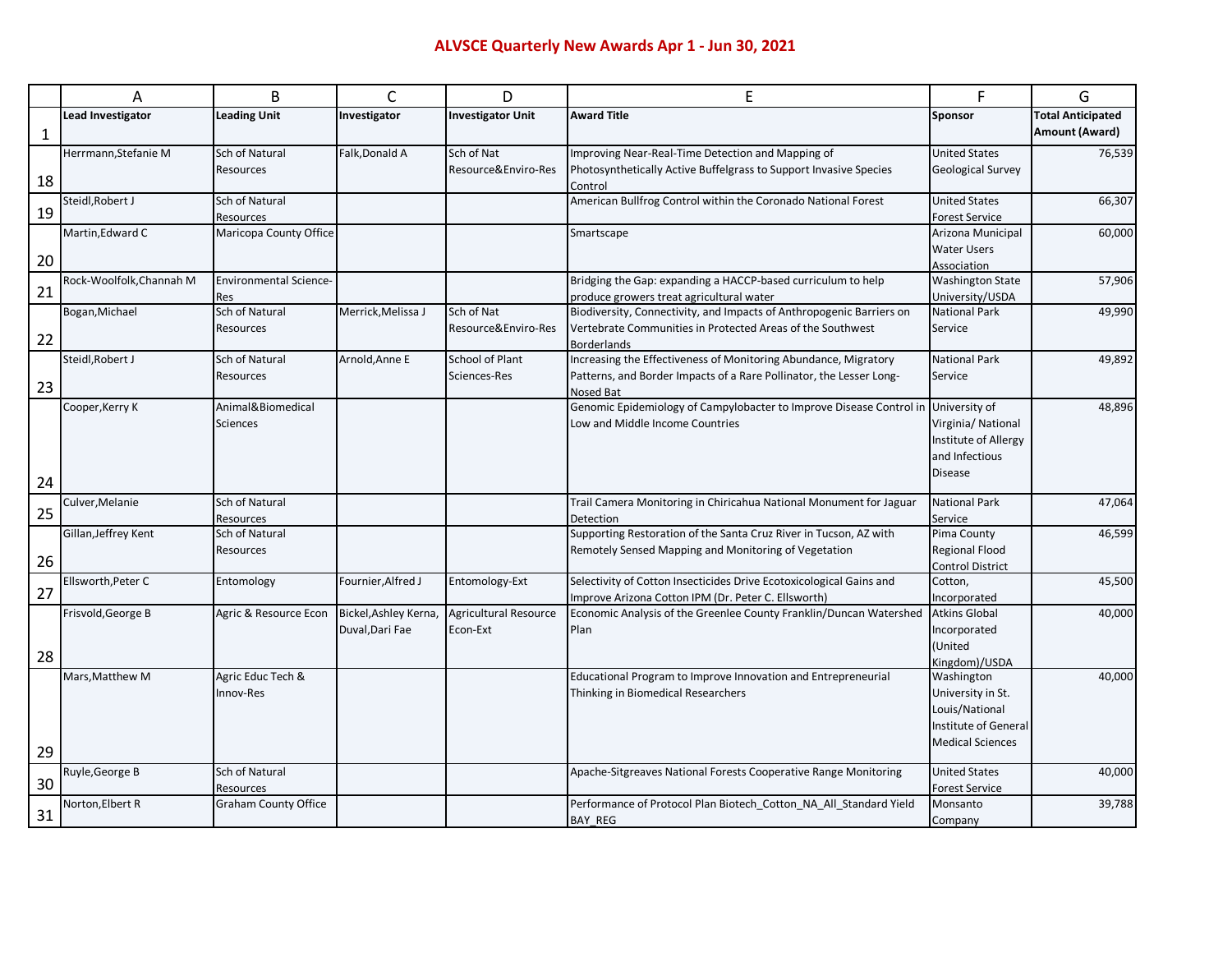## **ALVSCE Quarterly New Awards Apr 1 - Jun 30, 2021**

|    | A                                | B                                           | C                                                   | D                                        | E                                                                                                                                                                            | F                                                                                                                                                | G                        |
|----|----------------------------------|---------------------------------------------|-----------------------------------------------------|------------------------------------------|------------------------------------------------------------------------------------------------------------------------------------------------------------------------------|--------------------------------------------------------------------------------------------------------------------------------------------------|--------------------------|
|    | <b>Lead Investigator</b>         | <b>Leading Unit</b>                         | Investigator                                        | <b>Investigator Unit</b>                 | <b>Award Title</b>                                                                                                                                                           | <b>Sponsor</b>                                                                                                                                   | <b>Total Anticipated</b> |
| 1  |                                  |                                             |                                                     |                                          |                                                                                                                                                                              |                                                                                                                                                  | <b>Amount (Award)</b>    |
| 32 | Frisvold, George B               | Agric & Resource Econ                       | Bickel, Ashley Kerna,<br>Duval, Dari Fae            | <b>Agricultural Resource</b><br>Econ-Ext | Santa Cruz County Economic Study with a Focus on the Nature-based<br>Restorative Economy                                                                                     | Town of Patagonia                                                                                                                                | 33,300                   |
| 33 | Dhar, Arun K                     | Animal&Biomedical<br>Sciences               |                                                     |                                          | Oral vaccine delivery for control of Tilapia Lake Virus (TiLV)                                                                                                               | NuLode LLC/USDA                                                                                                                                  | 33,088                   |
| 34 | Tabashnik,Bruce E                | Entomology                                  | Carriere, Yves                                      | Entomology-Res                           | Sustaining Efficacy of Bt Cotton Against Lepidopteran Pests -<br>Generating a Vip3Aa Resistant Colony of H. zea                                                              | Cotton,<br>Incorporated                                                                                                                          | 32,500                   |
| 35 | Carlos Bordini, Isadora          | Entomology                                  | Ellsworth, Peter C,<br>Fournier, Alfred J           | Entomology-Res                           | Being Selective in IPM: Novel Research to Reduce Risk and Advance<br>Integration of Biological and Chemical Control                                                          | University of<br>30,000<br>California Division<br>of Agriculture and<br>Natural<br>Resources/Wester<br>n Integrated Pest<br>Management<br>Center |                          |
| 36 | Tfaily, Malak                    | <b>Environmental Science-</b><br><b>Res</b> |                                                     |                                          | Prime Time in the Rhizosphere                                                                                                                                                | Lund University<br>(Sweden)                                                                                                                      | 30,000                   |
| 37 | Aranguren Caro, Luis<br>Fernando | Animal&Biomedical<br><b>Sciences</b>        | Dhar, Arun K                                        | Animal&Biomedical<br>Sciences-Res        | Risk Assessment and Risk Managament in Peruvian Shrimp Industry<br>with Emphasis on Hepatobacter penaei (Necrotizing Hepatopancreatitis-Fisheries Health<br>Bacteria, Nhp-B) | <b>The National</b><br>Agency of Peru                                                                                                            | 24,600                   |
| 38 | Stuth, Christine Lynn            | Coconino County Office Wyatt, Melissa A     |                                                     | Yuma County Office                       | AZ UA Health Education Literacy Project (HeLP)                                                                                                                               | Extension<br>Foundation/USDA                                                                                                                     | 24,178                   |
| 39 | Culver, Melanie                  | Sch of Natural<br>Resources                 |                                                     |                                          | Sonorella Talussnail Conservation Genetics - Phylogeny and Species<br><b>Boundaries Phase 2</b>                                                                              | Arizona Game and<br><b>Fish Department</b>                                                                                                       | 23,212                   |
| 40 | Li, Xianchun                     | Entomology                                  |                                                     |                                          | Sustaining The Successful Whitefly Management Program In Arizona,<br>(Dr. Xianchun Li)                                                                                       | Cotton,<br>Incorporated                                                                                                                          | 21,000                   |
| 41 | Curley, Deborah L                | Pima County Office                          |                                                     |                                          | Improving Reentry for Adults with Substance Use Disorders                                                                                                                    | Arizona<br>Department of<br>Corrections/United<br><b>States Department</b><br>of Justice                                                         | 20,000                   |
| 42 | Lopez, Gerardo U                 | Animal&Biomedical<br><b>Sciences</b>        | Elliott-Engel,Jeremy,<br>Morris, Nicholas<br>Adolfo | <b>Agric Extension</b><br>Administration | 2021 4-H Ag Innovators Experience Implementation                                                                                                                             | National 4-H<br>Council                                                                                                                          | 16,000                   |
| 43 | Li,Shujuan                       | Entomology                                  | Gouge, Dawn H,<br>Nair, Shakunthala                 | Entomology-Res                           | Emergency Preparedness for Outbreaks of Insect and Arthropod<br>Vectors and Communicable Pests Workshop                                                                      | <b>Inter Tribal Council</b><br>of Arizona,<br>Incorporated                                                                                       | 15,000                   |
| 44 | Palumbo, John C                  | Entomology                                  |                                                     |                                          | Insecticide Alternatives for Insect Management in Melons                                                                                                                     | California Melon<br><b>Research Advisory</b>                                                                                                     | 14,058                   |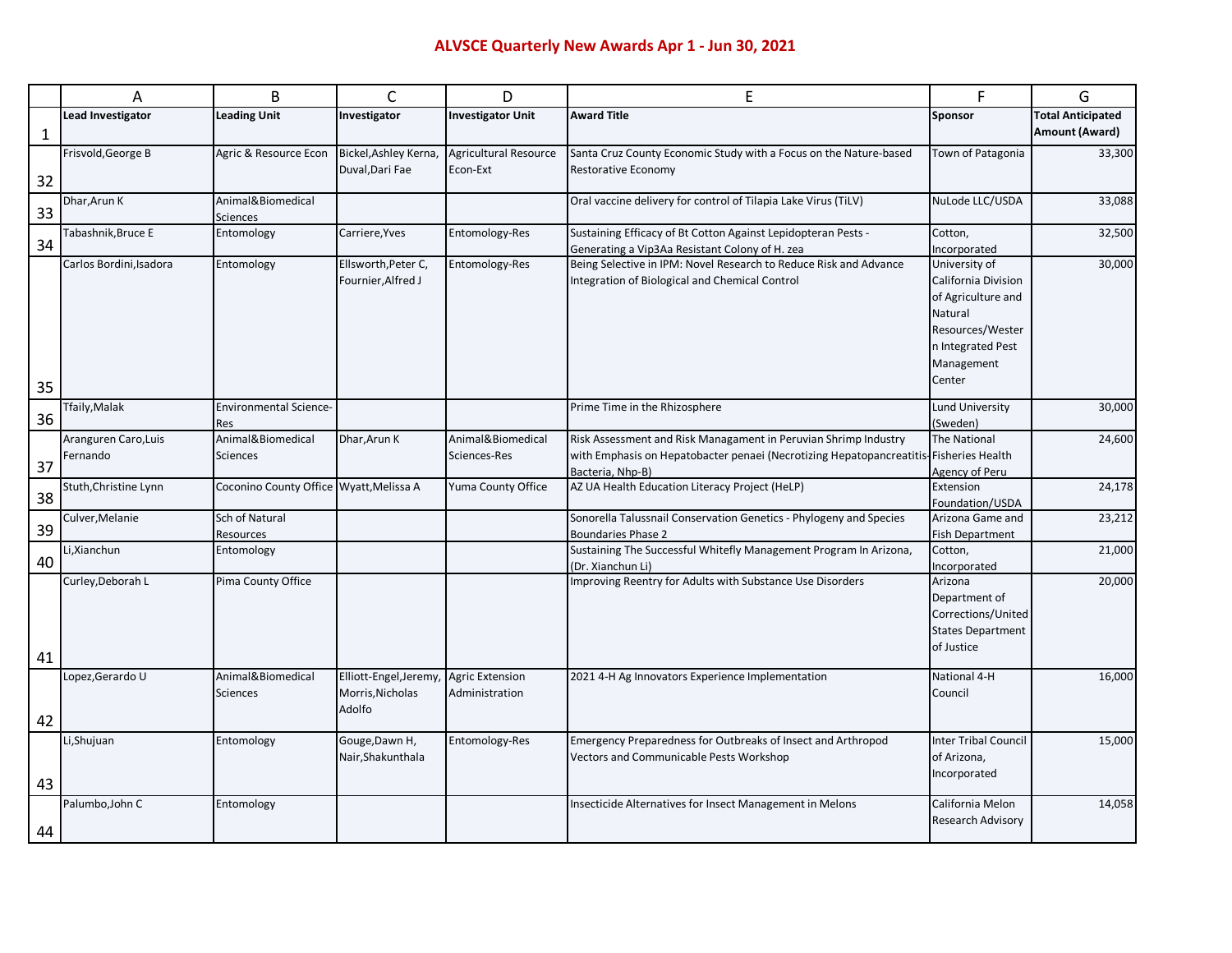|    | Α                        | B                                    | C            | D                        | E                                                                    | F                                         | G                        |
|----|--------------------------|--------------------------------------|--------------|--------------------------|----------------------------------------------------------------------|-------------------------------------------|--------------------------|
|    | <b>Lead Investigator</b> | <b>Leading Unit</b>                  | Investigator | <b>Investigator Unit</b> | <b>Award Title</b>                                                   | Sponsor                                   | <b>Total Anticipated</b> |
| 1  |                          |                                      |              |                          |                                                                      |                                           | Amount (Award)           |
|    | Mostafa, Ayman M         | Maricopa County Office               |              |                          | Performance of Protocol Plan No IN21USADJB                           | Monsanto                                  | 13,635                   |
| 45 |                          |                                      |              |                          |                                                                      | Company                                   |                          |
|    | Ellsworth.Peter C        | Entomology                           |              |                          | Performance of Protocol Plan No REG-2021-0074                        | Monsanto                                  | 12,750                   |
| 46 |                          |                                      |              |                          |                                                                      | Company                                   |                          |
| 47 | Norton, Elbert R         | <b>Graham County Office</b>          |              |                          | Performance of Protocol Plan No 2021-01-A0-06                        | Monsanto                                  | 12,120                   |
|    |                          |                                      |              |                          |                                                                      | Company                                   |                          |
| 48 | Norton, Elbert R         | <b>Graham County Office</b>          |              |                          | <b>Heat Tolerance Protocol</b>                                       | Corteva                                   | 11,700                   |
|    |                          |                                      |              |                          |                                                                      | Agriscience                               |                          |
|    | Teegerstrom, Trent       | <b>Tribal Extension</b>              |              |                          | Education and Assistance Program for Native American Farmers and     | Native American                           | 10,000                   |
|    |                          | Programs                             |              |                          | Ranchers in the Wake of COVID-19                                     | Agriculture<br>Fund/Southwest             |                          |
|    |                          |                                      |              |                          |                                                                      |                                           |                          |
| 49 |                          |                                      |              |                          |                                                                      | Indian Agriculture                        |                          |
|    | Tronstad, Russell E      | Agric & Resource Econ                |              |                          | Feasibility Study: Elevation Beef Co.                                | Association, Inc<br><b>Elevation Beef</b> | 8,125                    |
| 50 |                          |                                      |              |                          |                                                                      | Company                                   |                          |
| 51 | Curley, Deborah L        | Pima County Office                   |              |                          | <b>Job Path Parent Education</b>                                     | JobPath                                   | 5,943                    |
|    | Curley, Deborah L        | Pima County Office                   |              |                          | <b>Women's Foundation Program Classes</b>                            | Women's                                   | 3,086                    |
|    |                          |                                      |              |                          |                                                                      | Foundation of                             |                          |
| 52 |                          |                                      |              |                          |                                                                      | Southern Arizona                          |                          |
|    | Hullinger, Ashley Rene   | <b>Water Resources</b>               |              |                          | County Authority to Integrate Land and Water Planning in Arizona: AZ | The Lincoln                               | 2,500                    |
|    |                          | Research Center                      |              |                          | <b>GWS Curriculum Update</b>                                         | Institute of Land                         |                          |
| 53 |                          |                                      |              |                          |                                                                      | Policy                                    |                          |
|    | Infante, Vanessa R       | <b>Nutritional Sciences</b>          |              |                          | Your Diabetes, Your Heart                                            | Texas A and M                             | 2,500                    |
| 54 |                          |                                      |              |                          |                                                                      | University                                |                          |
|    | Infante, Vanessa R       | <b>Nutritional Sciences</b>          |              |                          | Science-based Habit Formation App as an Adjunct to the National      | Fresh Tri,                                | 2,499                    |
|    |                          |                                      |              |                          | Diabetes Prevention Program (DPP) to Increase Engagement,            | Inc./Centers for                          |                          |
| 55 |                          |                                      |              |                          | Participation, and Outcomes of Underserved Populations               | <b>Disease Control</b>                    |                          |
|    |                          |                                      |              |                          |                                                                      | and Prevention                            |                          |
| 56 | Blankinship, Joseph      | <b>Environmental Science-</b>        |              |                          | Cash Match for Account 4239580 {Innovations in Workforce             | The Fairfax                               | 1,500                    |
|    |                          | Res                                  |              |                          | Development: University Industry Consortium Fellows Program}         | Companies, LLC                            |                          |
| 57 | Runyon II, Johnny Ray    | <b>Environmental Science-</b>        |              |                          | Discovery of Frailty Biomarkers in Human Eccrine Sweat               | Arizona State                             | 461                      |
|    | Runyon II, Johnny Ray    | Res<br><b>Environmental Science-</b> |              |                          | Validation of Thermographic Sweat Pore Activation Measurements of    | University/NSF<br>Arizona State           | 461                      |
| 58 |                          | Res                                  |              |                          | Stress (WAESO)                                                       | University/NSF                            |                          |
|    |                          |                                      |              |                          |                                                                      |                                           |                          |
| 59 |                          |                                      |              |                          |                                                                      |                                           |                          |
| 60 | <b>Total</b>             |                                      |              |                          |                                                                      |                                           | 7,583,619                |